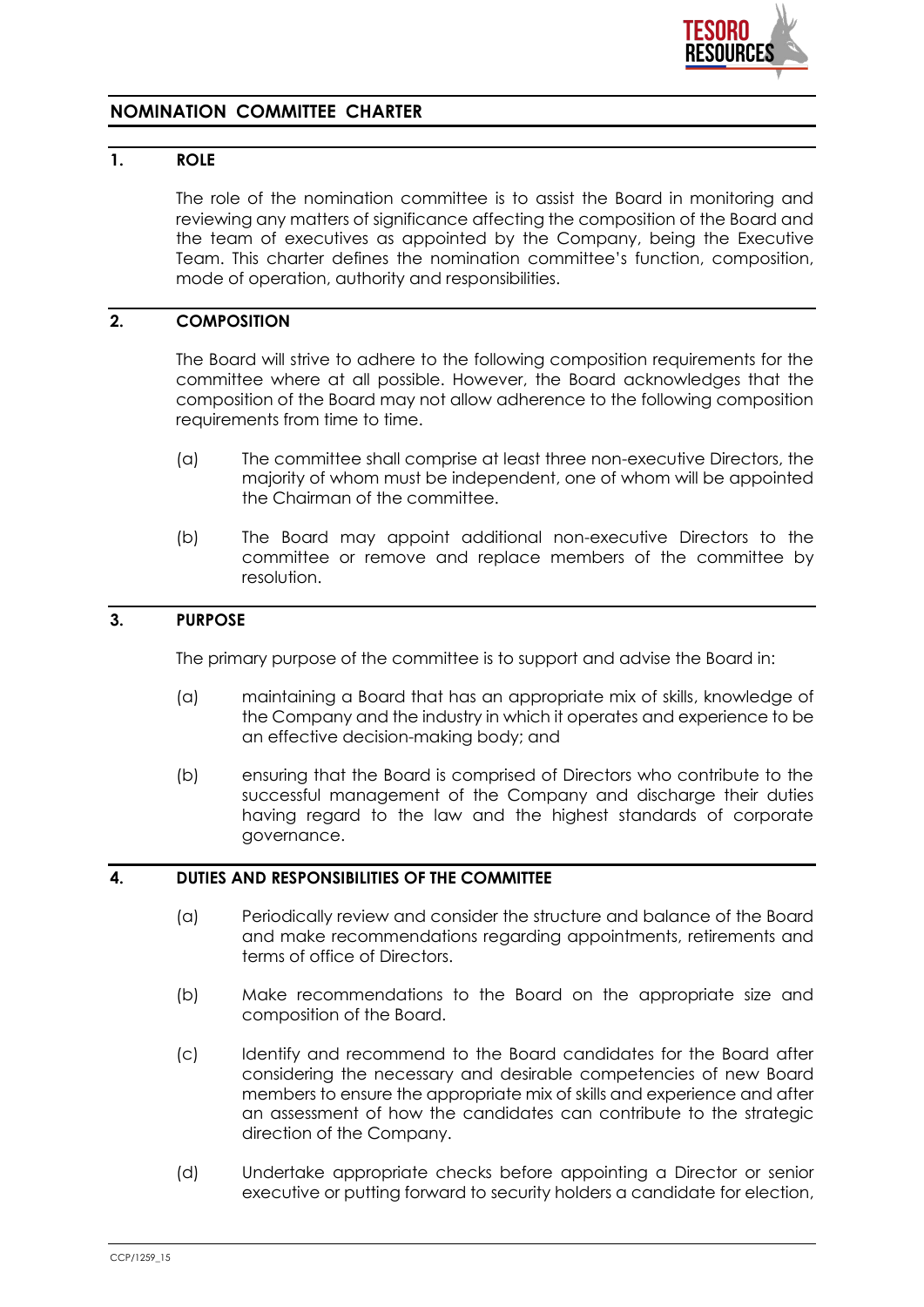as a Director, including checks in respect of character, experience, education, criminal record and bankruptcy history (as appropriate).

- (e) Ensure that all material information relevant to a decision on whether or not to elect or re-elect a Director will be provided to security holders in the Notice of Meeting containing the resolution to elect or re-elect a Director, including:
	- (i) biographical details (including relevant qualifications and experience and skills);
	- (ii) details of any other material directorships currently held by the candidate;
	- (iii) where standing as a Director for the first time, confirmation that the entity has conducted appropriate checks into the candidate's background and experience and any material adverse information revealed by those checks, details of any interest, position or relationship that might materially influence their capacity to be independent and act in the best interests of the Company as a whole rather than in the interests of an individual shareholders or other party, and a statement whether the Board considers the candidate is considered to be independent;
	- (iv) where standing for re-election as a Director, the term of office served by the Director and a statement whether the Board considers the candidate is considered to be independent; and
	- (v) a statement by the Board whether it supports the election or reelection of the candidate and a summary of the reasons why.
- (f) Ensure that each Director and senior executive is personally a party to a written agreement with the Company which sets out the terms of that Director's or senior executive's appointment. For these purposes, a senior executive is a member of key management personnel (as defined in the Corporations Act 2001 (Cth)), other than a Director. Where the Company engages a bona fide professional services firm to provide a chief financial officer, Company Secretary or other senior executive on an outsourced basis, the agreement may be between the entity and the professional services firm.
- (g) Ensure that Directors or senior executives who are provisionally appointed give an unequivocal undertaking to resign should the Company receive an outstanding check that it considers unsatisfactory.
- (h) Prepare and maintain a Board skills matrix setting out the measurable mix of skills and diversity that the Board currently has (or is looking to achieve) to ensure the Board has the skills to discharge its obligations effectively and to add value and to ensure the Board has the ability to deal with new and emerging business and governance issues. The Company must disclose this matrix in, or in conjunction with, its Annual Report.
- (i) Approve and review induction and continuing professional development programs and procedures for Directors to ensure that they can effectively discharge their responsibilities.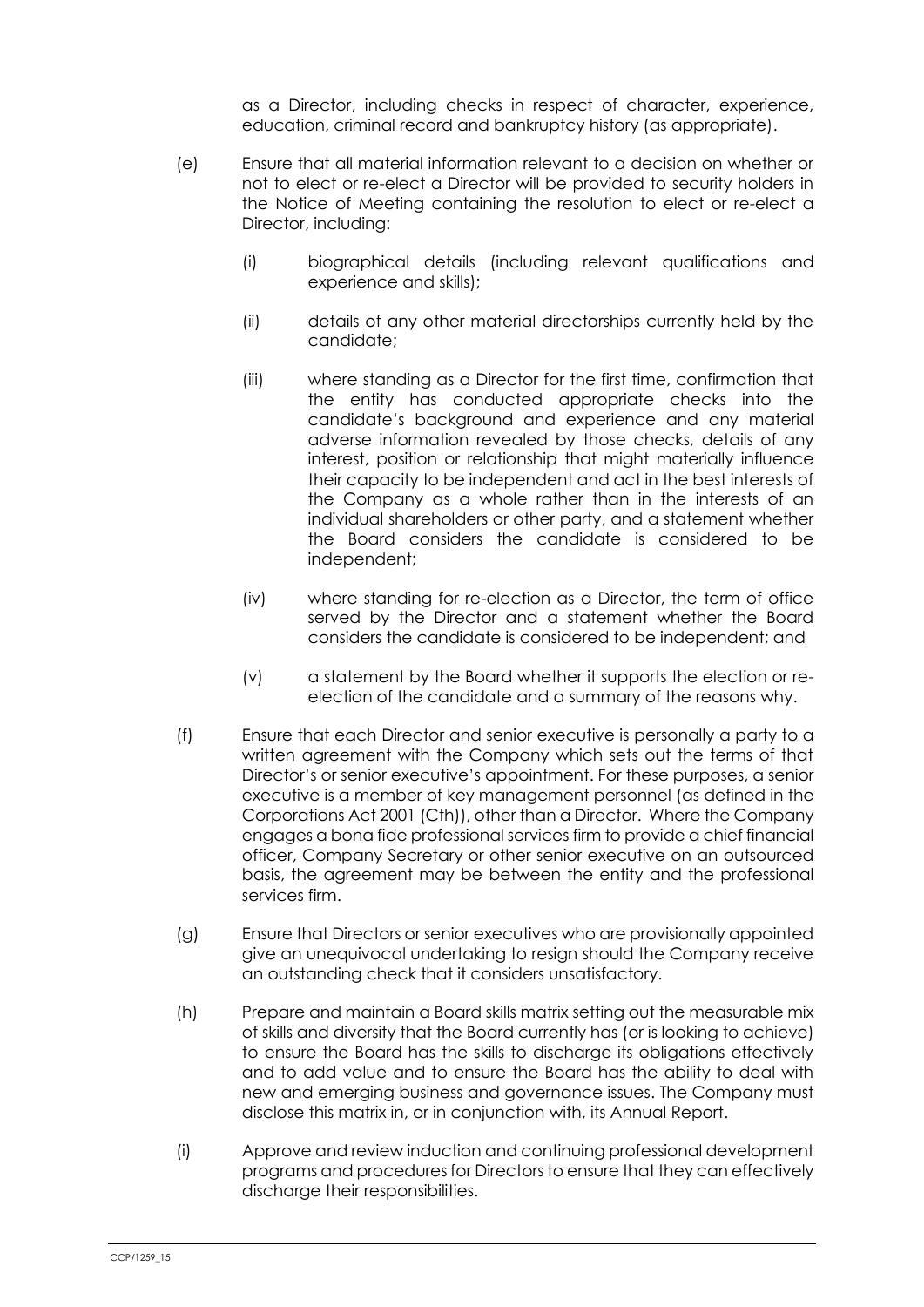- (j) Assess and consider the time required to be committed by a nonexecutive Director to properly fulfil their duty to the Company and advise the Board.
- (k) Consider and recommend to the Board candidates for election or reelection to the Board at each annual shareholders' meeting.
- (l) Review directorships in other public companies held by or offered to Directors and senior executives of the Company.
- (m) Review succession plans for the Board with a view to maintaining an appropriate balance of skills and experience on the Board.
- (n) Arrange an annual performance evaluation of the Board, its committee, individual Directors and senior executives as appropriate. Such review will include a consideration of the currency of each Director's knowledge and skills and whether Director's performance has been impacted by any other commitments.

#### **5. MEETINGS**

- (a) The committee will meet at least once a year and additionally as circumstances may require.
- (b) Meetings are called by the Secretary as directed by the Board or at the request of the Chairman of the committee.
- (c) Where deemed appropriate by the Chairman of the committee, meetings and subsequent approvals may be held or concluded by way of a circular written resolution or conference call.
- (d) A quorum shall comprise any two members of the committee. In the absence of the Chairman of the committee or appointed delegate, the members shall elect one of their number as Chairman of the committee.
- (e) Decisions will be based on a majority of votes with the Chairman of the committee having a casting vote.
- (f) The committee may invite executive management team members or other individuals, including external third parties to attend meetings of the committee, as they consider appropriate.

### **6. SECRETARY**

- (a) The Company Secretary or their nominee shall be the secretary of the committee (**Secretary**) and shall attend meetings of the committee as required.
- (b) The Secretary will be responsible for keeping the minutes of meetings of the committee and circulating them to committee members and to the other members of the Board.
- (c) The Secretary shall distribute supporting papers for each meeting of the committee as far in advance as possible.